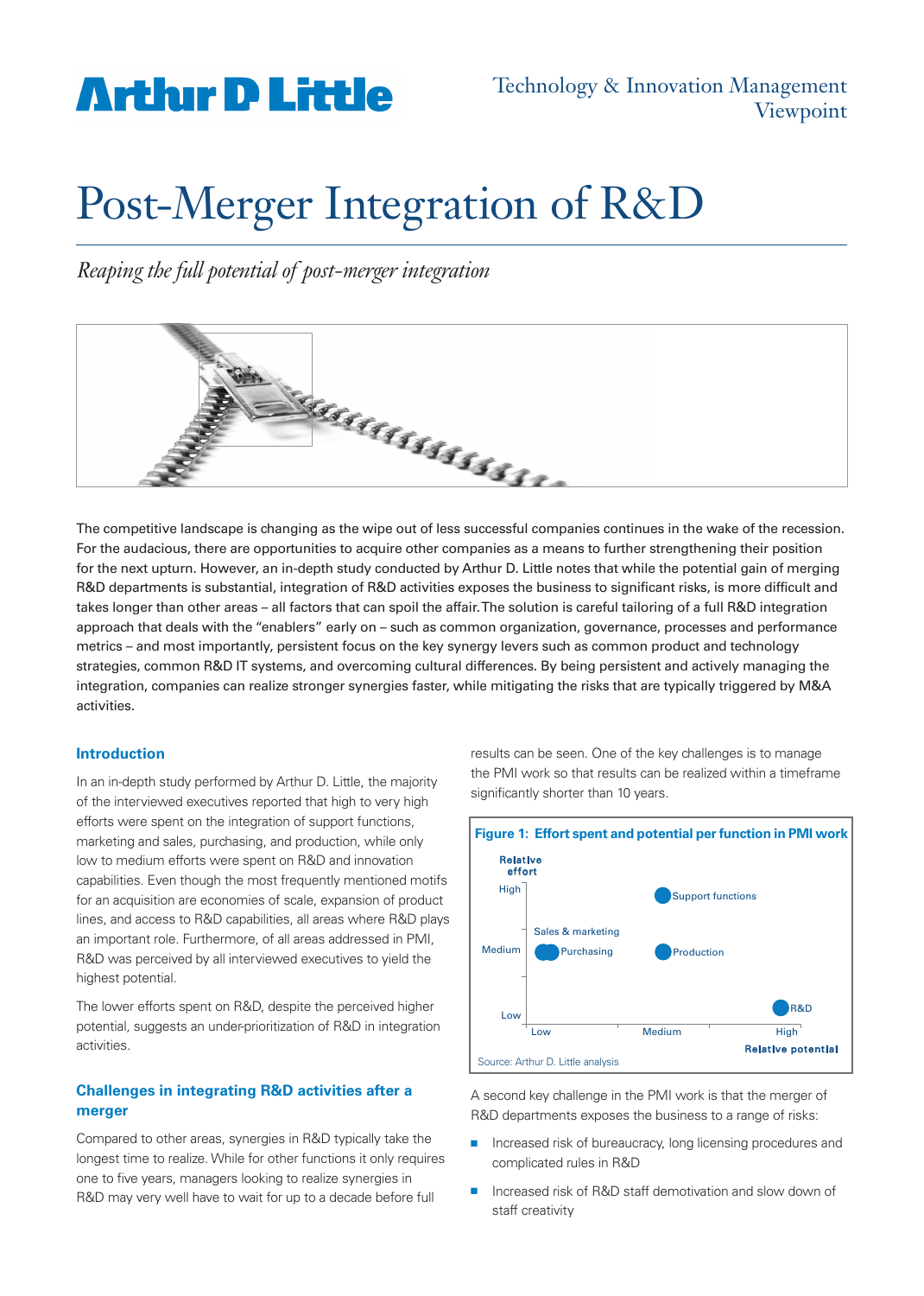# **Artlur D Little**

## Technology & Innovation Management Viewpoint

- Increased risk of quality problems and lost time to market due to R&D management becoming defocused from customers and daily operations
- Increased risk of leave of senior staff members and that competencies are not fully utilized

Finally, a third challenge is that synergies in R&D are particularly hard to realize. The synergies that are perceived to be most difficult to attain and often falling below plan are:

- <sup>n</sup> Increased R&D output
- Shortened development time
- Lower product cost



## **The long and winding road to reaping the benefits of R&D integration**

In order to reap the benefits from successful R&D integration, companies first need to select the appropriate level of integration. The second step is to determine which integration levers to pursue; and thirdly, to follow a structured approach throughout the process that begins before the merger.

### Selecting integration approach

The path towards successful PMI begins with the selection of the optimal integration approach. There are four different levels of R&D integration: (1) fully independent departments, (2) independent departments with some collaboration, (3) partly integrated departments, or (4) fully integrated departments. Based on our experience and the study results, full integration of R&D activities with the merging of product portfolios, processes and organizations complemented with consistent metrics to follow up and measuring the achievements of the new unit has proven most successful.

However, there are several factors to take into consideration that can affect the choice of PMI approach. Different levels of R&D investments, role of R&D in the company, product and technology differences, and differences in innovation culture are all important aspects to consider. Another factor affecting the approach is the respective sizes of the R&D units. Small units can more easily be integrated into larger ones, while if the R&D departments are equally large, the integration might instead be better off by starting with knowledge-exchange and transfer of activities; saving full integration for later.

For instance, one executive in the automotive industry with recent M&A experience reported that the markets of the firms were so local in character that it did not make sense to integrate product portfolios and strategies. Focus was instead directed to technology strategy and sourcing issues. The end result was two separate R&D departments collaborating only on a few selected issues.

#### Determining integration levers to pursue

In the work with integrating the R&D departments, it is essential to focus on the key synergy levers. That is, the activities that are both important and require significant effort to realize, as well as quickly securing the "enablers". In addition there are a number of secondary levers that also need to be pursued in due time, especially in a full integration approach.

### The enablers

The enablers in PMI of R&D departments are considered to be relatively easy to achieve. Yet they are perceived as being very important as they enable other objectives. It is therefore crucial that these are addressed early on in the process in order to gain momentum and secure the prerequisites for the other areas. The enablers are:

- 1. Common R&D governance and organization
- 2. Common product development processes and project models
- 3. Transparent metrics and balanced scorecards

#### The key synergy levers

Four levers stand out as being more important and difficult to accomplish than the others. These key levers should be assigned the highest level of importance, and be proactively managed and followed-up throughout the PMI process:

- 1. Common product strategy
- 2. Common technology strategy
- 3. Common R&D and related IT systems, methods and tools
- 4. Overcoming differences in culture and values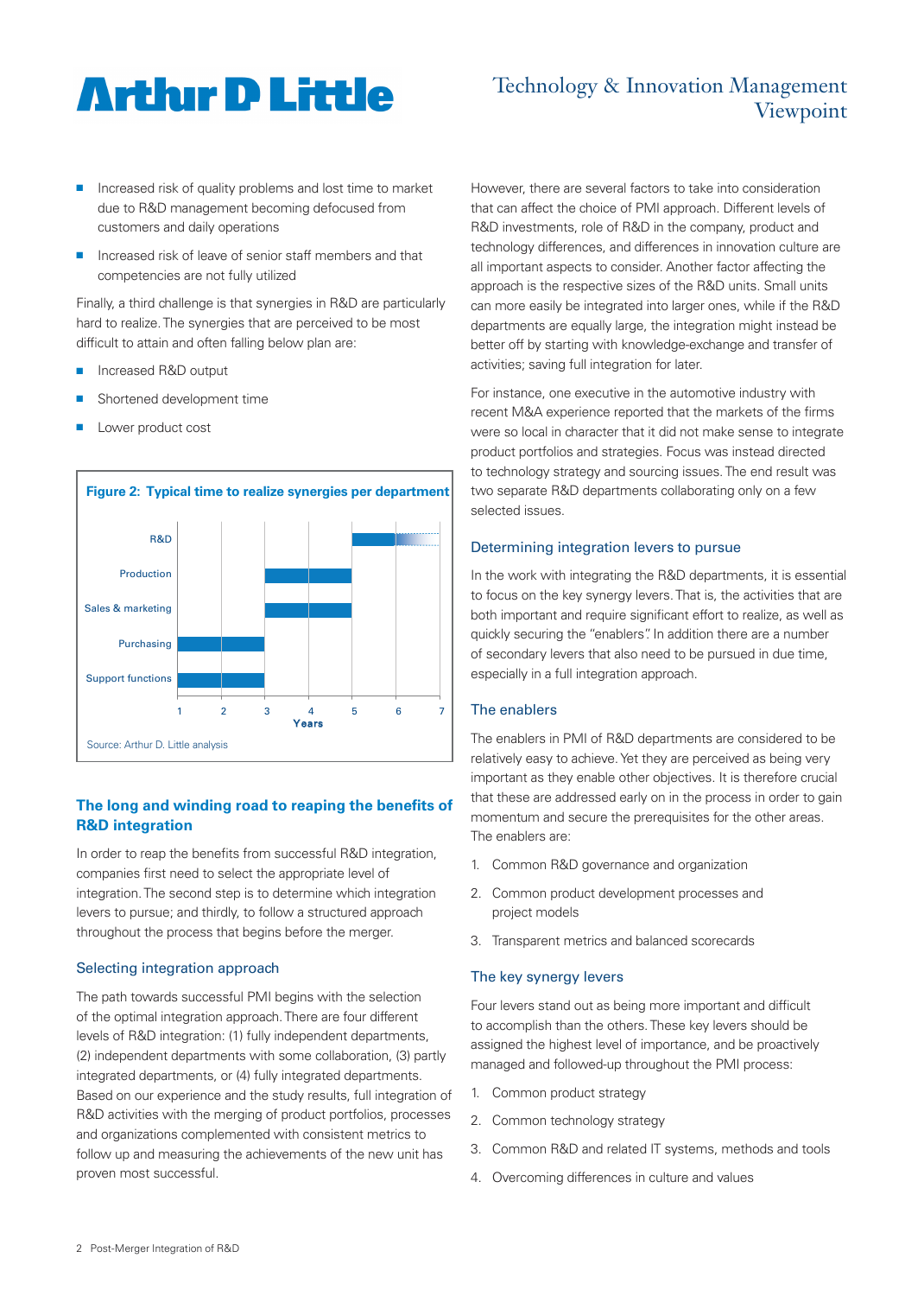# **Artlur D Little**

## Technology & Innovation Management Viewpoint

#### Secondary levers

When going for full integration, a successful PMI approach also needs to consider the secondary levers that are perceived to be of less relative importance from a PMI perspective but often not without effort. These secondary levers are typically:

- 1. Common product and technology platforms
- 2. Common supplier and resource base



### Example 1: Product portfolio & strategy – ForceQuip

Following the acquisition of one of its main competitors, ForceQuip (a leading OEM of electro-mechanical products) chose to follow a structured approach to product strategy and product portfolio integration.

The benefit of a joint product strategy – to free up resources from overlaps in the product portfolios to be invested in additional product lines – was made clear for everybody from the beginning, creating a common goal.

The outcome was that ForceQuip was able to cover an additional 20% of its market with its existing resources by reducing overlaps and duplication of efforts.

## Example 2: Merger of automotive OEM suppliers - AutoComp

AutoComp, an OEM supplier in the automotive industry, merged with two competitors in order to gain access to new markets and realize synergies in product development and production.

Following the merger, AutoComp quickly reinvented itself and created a new R&D organization that unified and empowered staff to drive efforts in innovation, continuous improvement and commonality issues globally. Key success factors were:

- A new organization that brought together engineers at all three companies and organized them around "product systems"
- Interdisciplinary "product system teams", empowered to take a holistic approach to technology strategy, innovation and commonality issues
- Common goals, clear performance measurements and authorization to design and launch initiatives to improve KPIs

## **Conclusion**

Arthur D. Little's review of post-merger integration challenges in R&D pinpoints access to new markets and sales channels as well as economies of scale in R&D, production and purchasing to all be justifications of some recent mergers in manufacturing industries.

But as attractive as the M&A route may look, especially today with several companies restructuring and becoming insolvent, just as difficult and risky it is. Integration of R&D activities is considered more difficult, takes longer than other areas, and exposes the business to significant risks. The difference between doing PMI "right" and "wrong" is the difference between strengthened or diminished innovation capabilities.

One way to deal with PMI risk is to reduce the ambition of integration efforts, i.e. by going for partial integration or keeping the R&D departments separate. But this reduces synergy potential, the very reason for doing the merger in the first place. Instead, we propose a full integration approach that starts before the merger and is given the necessary attention throughout the process.

In order to succeed with full integration, executives must secure the enablers and address a number of integration levers. The enablers relate to the new organizational structure, including governance, common product development processes and project models, as well as transparent metrics and balanced scorecards.

Executives with fresh experience of PMI projects agree that four key levers are the most critical: 1) common product and 2) technology strategy, 3) common R&D and related IT systems, methods and tools, and 4) handling of differences in culture and values. They are more important and harder to accomplish than the other activities. However, if these areas are given the necessary attention and resources from the beginning and throughout the post-merger integration process, they are the keys to unleashing increased innovation power and significant synergy potential.